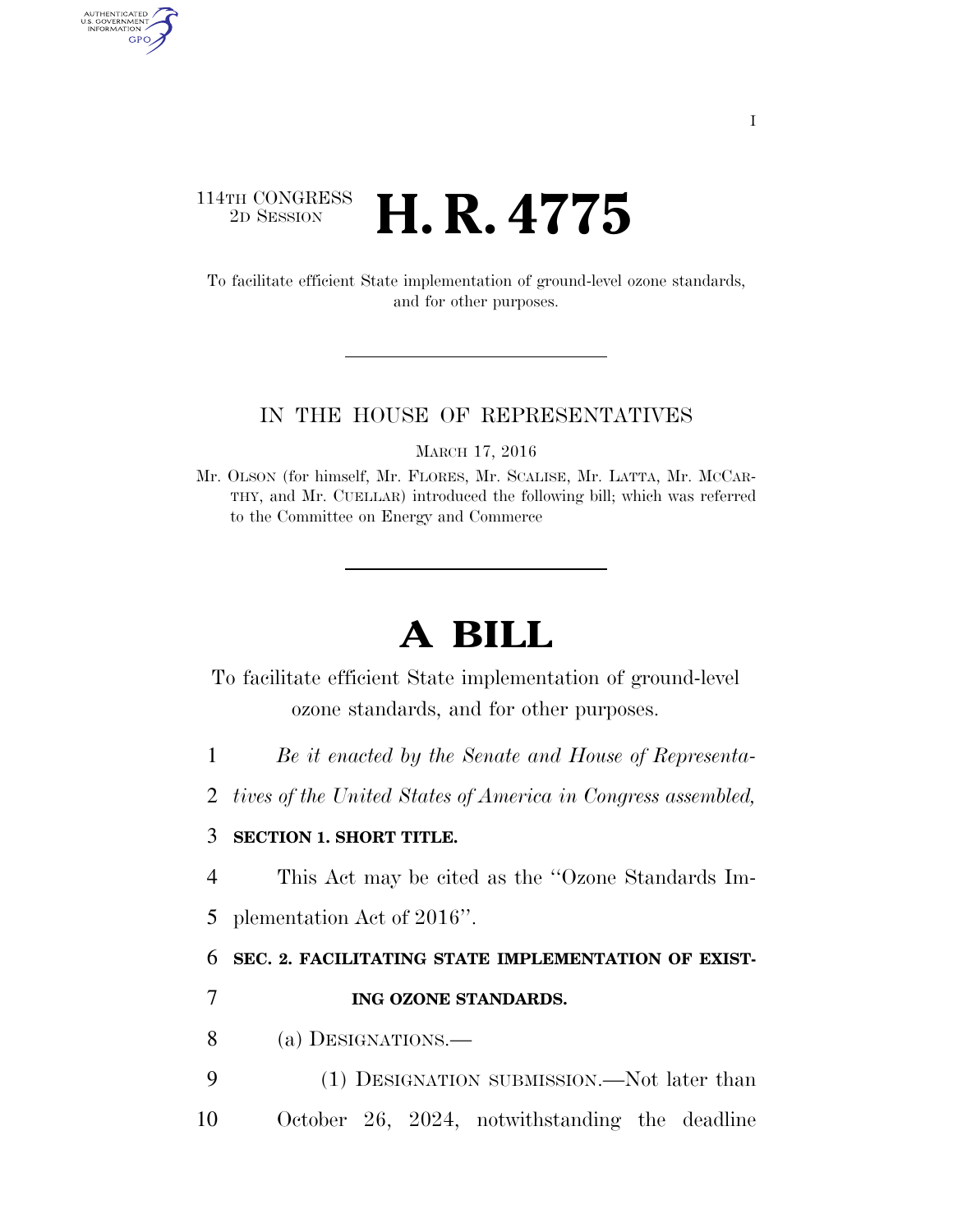1 specified in paragraph  $(1)(A)$  of section 107(d) of 2 the Clean Air Act  $(42 \text{ U.S.C. } 7407\text{ (d)}),$  the Gov- ernor of each State shall designate in accordance with such section 107(d) all areas (or portions there- of) of the Governor's State as attainment, nonattain- ment, or unclassifiable with respect to the 2015 ozone standards.

 (2) DESIGNATION PROMULGATION.—Not later than October 26, 2025, notwithstanding the deadline specified in paragraph (1)(B) of section 107(d) of 11 the Clean Air Act (42 U.S.C. 7407(d)), the Adminis- trator shall promulgate final designations under such section 107(d) for all areas in all States with respect to the 2015 ozone standards, including any modifications to the designations submitted under paragraph (1).

 (3) STATE IMPLEMENTATION PLANS.—Not later than October 26, 2026, notwithstanding the 19 deadline specified in section  $110(a)(1)$  of the Clean 20 Air Act  $(42 \text{ U.S.C. } 7410(a)(1))$ , each State shall 21 submit the plan required by such section  $110(a)(1)$ 22 for the 2015 ozone standards.

(b) CERTAIN PRECONSTRUCTION PERMITS.—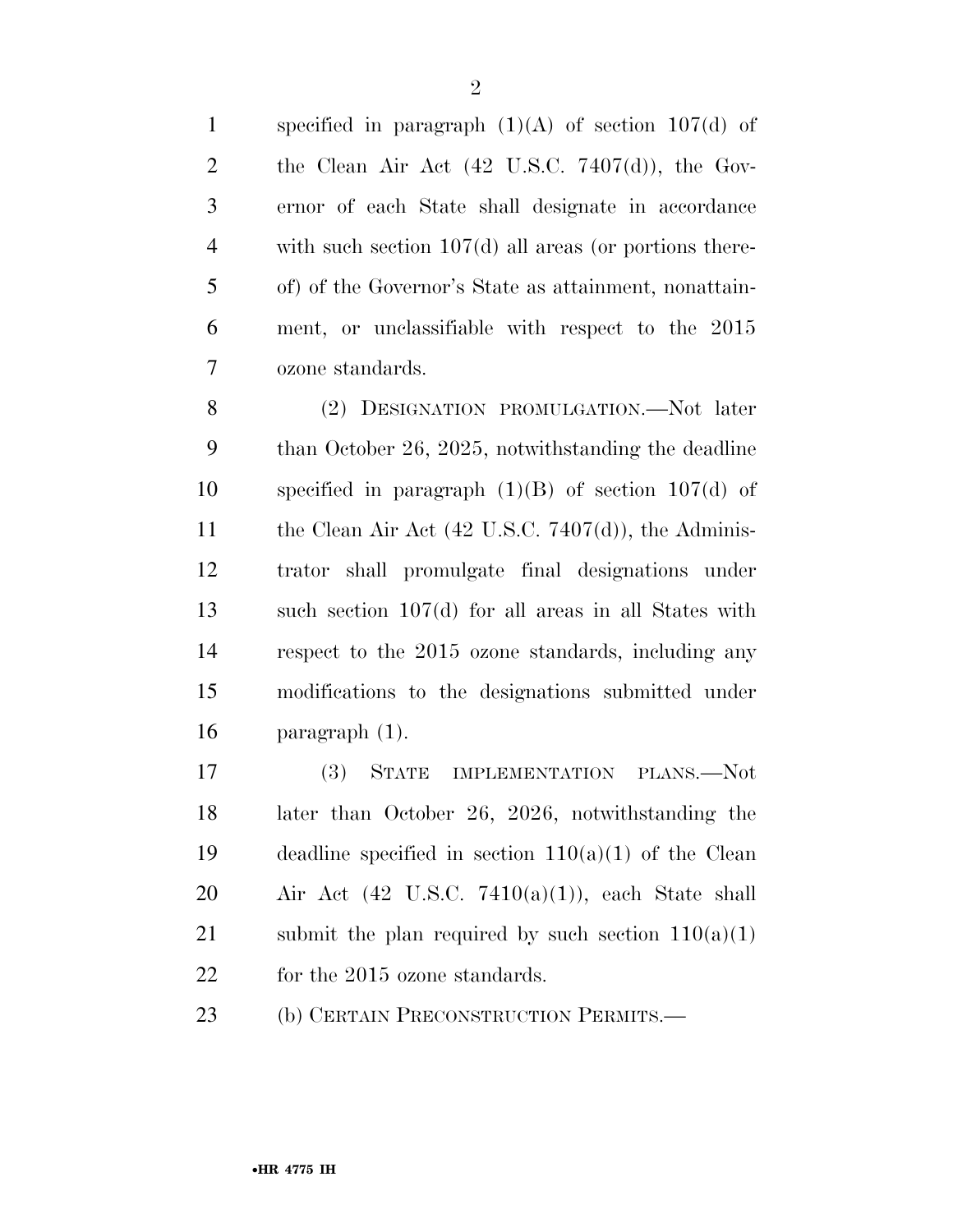(1) IN GENERAL.—The 2015 ozone standards shall not apply to the review and disposition of a preconstruction permit application if— (A) the Administrator or the State, local, or tribal permitting authority, as applicable, de- termines the application to be complete on or before the date of promulgation of the final des-ignation of the area involved under subsection

9 (a)(2); or

 (B) the Administrator or the State, local, or tribal permitting authority, as applicable, publishes a public notice of a preliminary deter- mination or draft permit for the application be- fore the date that is 60 days after the date of promulgation of the final designation of the 16 area involved under subsection  $(a)(2)$ .

 (2) RULES OF CONSTRUCTION.—Nothing in 18 this section shall be construed to—

 (A) eliminate the obligation of a preconstruction permit applicant to install best available control technology and lowest achiev-able emission rate technology, as applicable; or

 (B) limit the authority of a State, local, or tribal permitting authority to impose more stringent emissions requirements pursuant to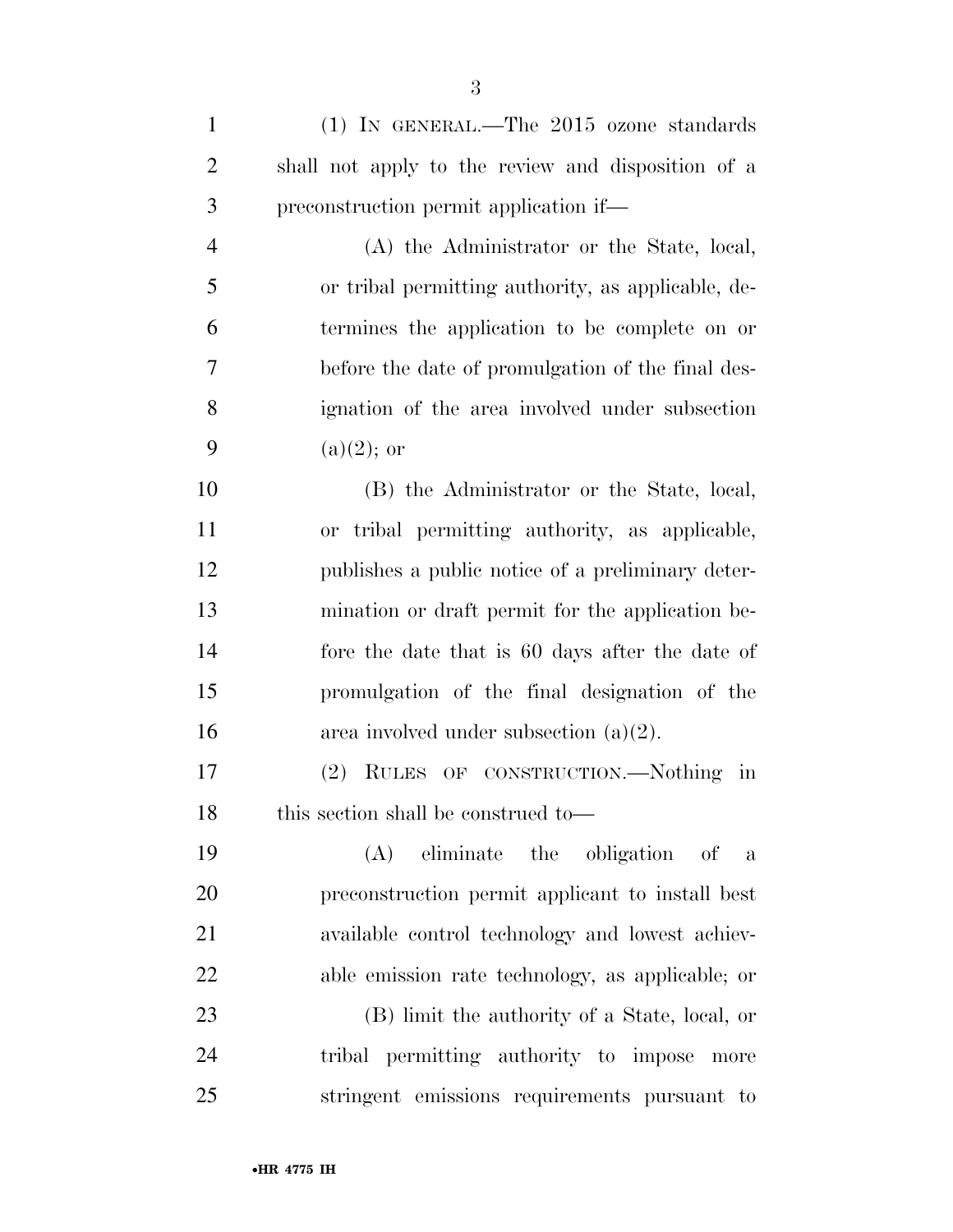| $\mathbf{1}$   | State, local, or tribal law than national ambient        |
|----------------|----------------------------------------------------------|
| $\overline{2}$ | air quality standards.                                   |
| 3              | SEC. 3. FACILITATING STATE IMPLEMENTATION OF NA-         |
| $\overline{4}$ | TIONAL AMBIENT AIR QUALITY STANDARDS.                    |
| 5              | (a) TIMELINE FOR REVIEW OF NATIONAL AMBIENT              |
| 6              | AIR QUALITY STANDARDS.                                   |
| 7              | (1) 10-YEAR CYCLE FOR ALL CRITERIA AIR                   |
| 8              | POLLUTANTS.—Paragraphs $(1)$ and $(2)(B)$ of sec-        |
| 9              | tion $109(d)$ of the Clean Air Act $(42 \text{ U.S.C.})$ |
| 10             | $7409(d)$ are amended by striking "five-year inter-      |
| 11             | vals" each place it appears and inserting "10-year"      |
| 12             | intervals".                                              |
| 13             | (2) CYCLE FOR NEXT REVIEW OF OZONE CRI-                  |
| 14             | TERIA AND STANDARDS.—Notwithstanding section             |
| 15             | $109(d)$ of the Clean Air Act (42 U.S.C. 7409(d)),       |
| 16             | the Administrator shall not—                             |
| 17             | $(A)$ complete, before October 26, 2025, any             |
| 18             | review of the criteria for ozone published under         |
| 19             | section 108 of such Act (42 U.S.C. 7408) or              |
| 20             | the national ambient air quality standard for            |
| 21             | ozone promulgated under section 109 of such              |
| 22             | Act (42 U.S.C. 7409); or                                 |
| 23             | (B) propose, before such date, any revi-                 |
| 24             | sions to such criteria or standard.                      |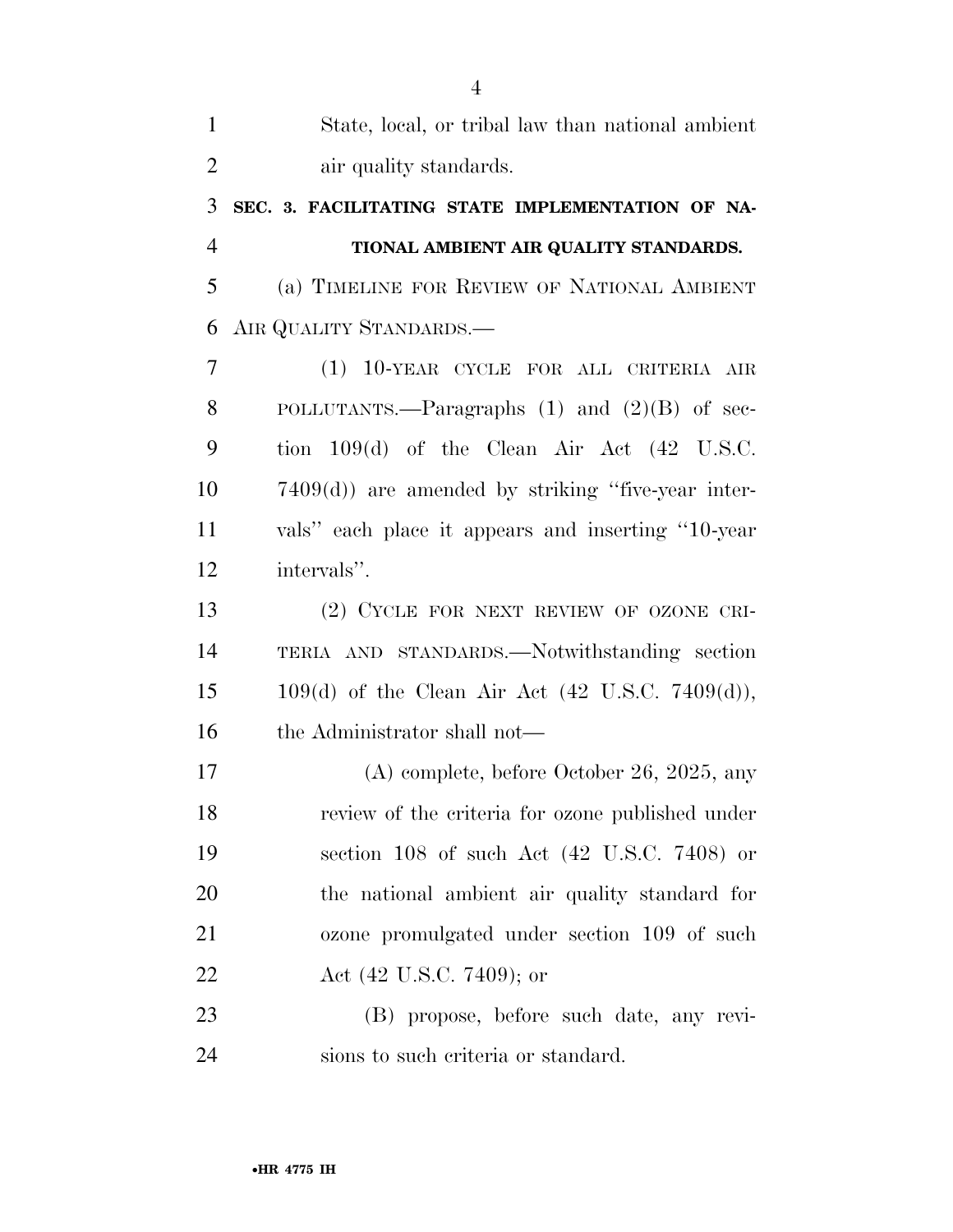(b) CONSIDERATION OF TECHNOLOGICAL FEASI- BILITY.—Section 109(b)(1) of the Clean Air Act (42 3 U.S.C.  $7409(b)(1)$  is amended by inserting after the first sentence the following: ''If the Administrator, in consulta- tion with the independent scientific review committee ap- pointed under subsection (d), finds that a range of levels of air quality for an air pollutant are requisite to protect public health with an adequate margin of safety, as de- scribed in the preceding sentence, the Administrator may consider, as a secondary consideration, likely technological feasibility in establishing and revising the national pri- mary ambient air quality standard for such pollutant.''. (c) CONSIDERATION OF ADVERSE PUBLIC HEALTH, WELFARE, SOCIAL, ECONOMIC, OR ENERGY EFFECTS.— Section 109(d)(2) of the Clean Air Act (42 U.S.C. 16 7409 $(d)(2)$  is amended by adding at the end the fol-lowing:

 ''(D) Prior to establishing or revising a national am- bient air quality standard, the Administrator shall re- quest, and such committee shall provide, advice under sub-21 paragraph  $(C)(iv)$  regarding any adverse public health, welfare, social, economic, or energy effects which may re- sult from various strategies for attainment and mainte-nance of such national ambient air quality standard.''.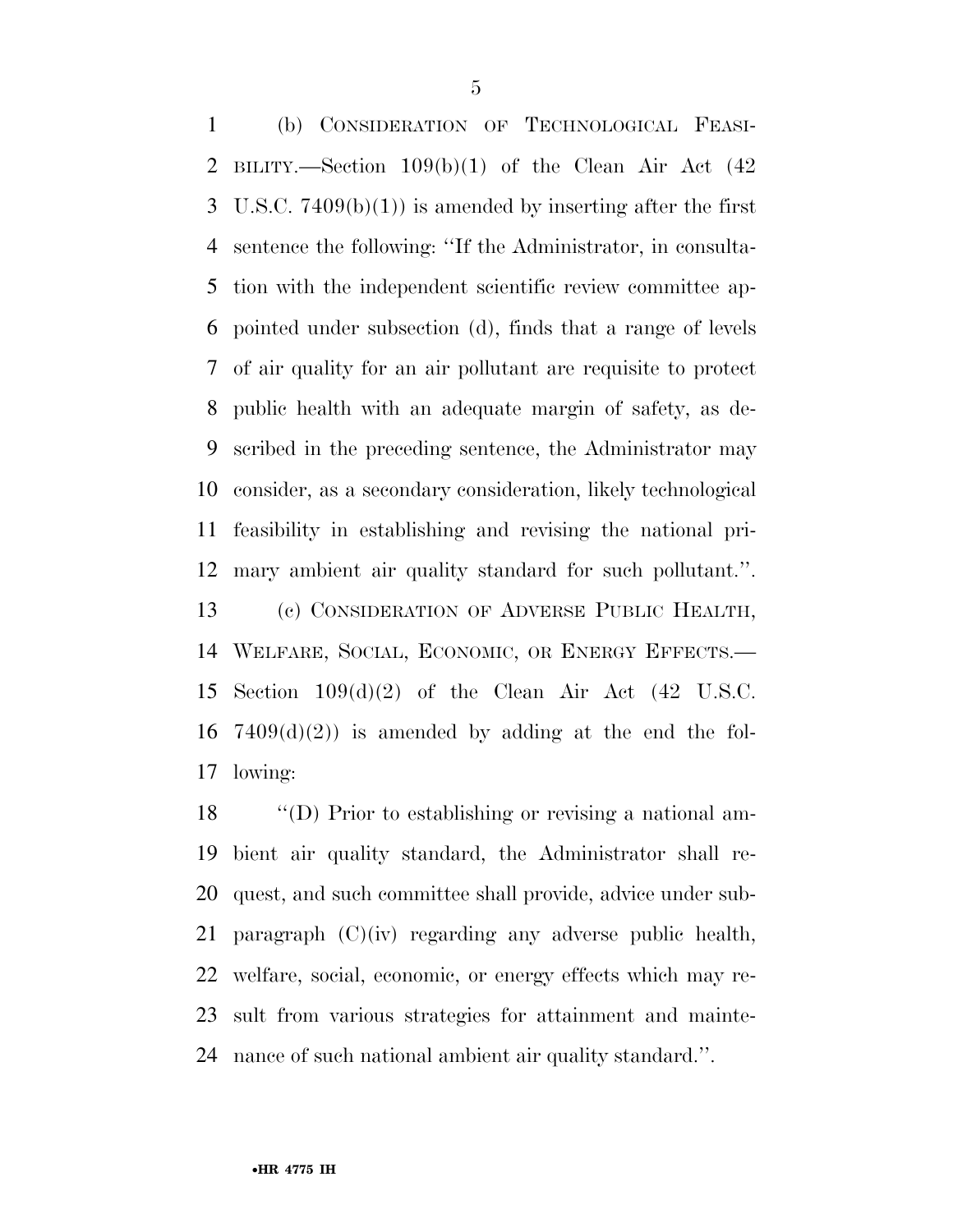(d) TIMELY ISSUANCE OF IMPLEMENTING REGULA- TIONS AND GUIDANCE.—Section 109 of the Clean Air Act (42 U.S.C. 7409) is amended by adding at the end the following:

 ''(e) TIMELY ISSUANCE OF IMPLEMENTING REGULA-TIONS AND GUIDANCE.—

 $\frac{7}{7}$  (1) In GENERAL.—In publishing any final rule establishing or revising a national ambient air qual- ity standard, the Administrator shall, as the Admin- istrator determines necessary to assist States, per- mitting authorities, and permit applicants, concur- rently publish regulations and guidance for imple- menting the standard, including information relating to submission and consideration of a preconstruction permit application under the new or revised stand-ard.

 $(2)$  APPLICABILITY OF STANDARD TO PRECONSTRUCTION PERMITTING.—If the Adminis- trator fails to publish final regulations and guidance that include information relating to submission and consideration of a preconstruction permit application under a new or revised national ambient air quality standard concurrently with such standard, then such standard shall not apply to the review and disposi-tion of a preconstruction permit application until the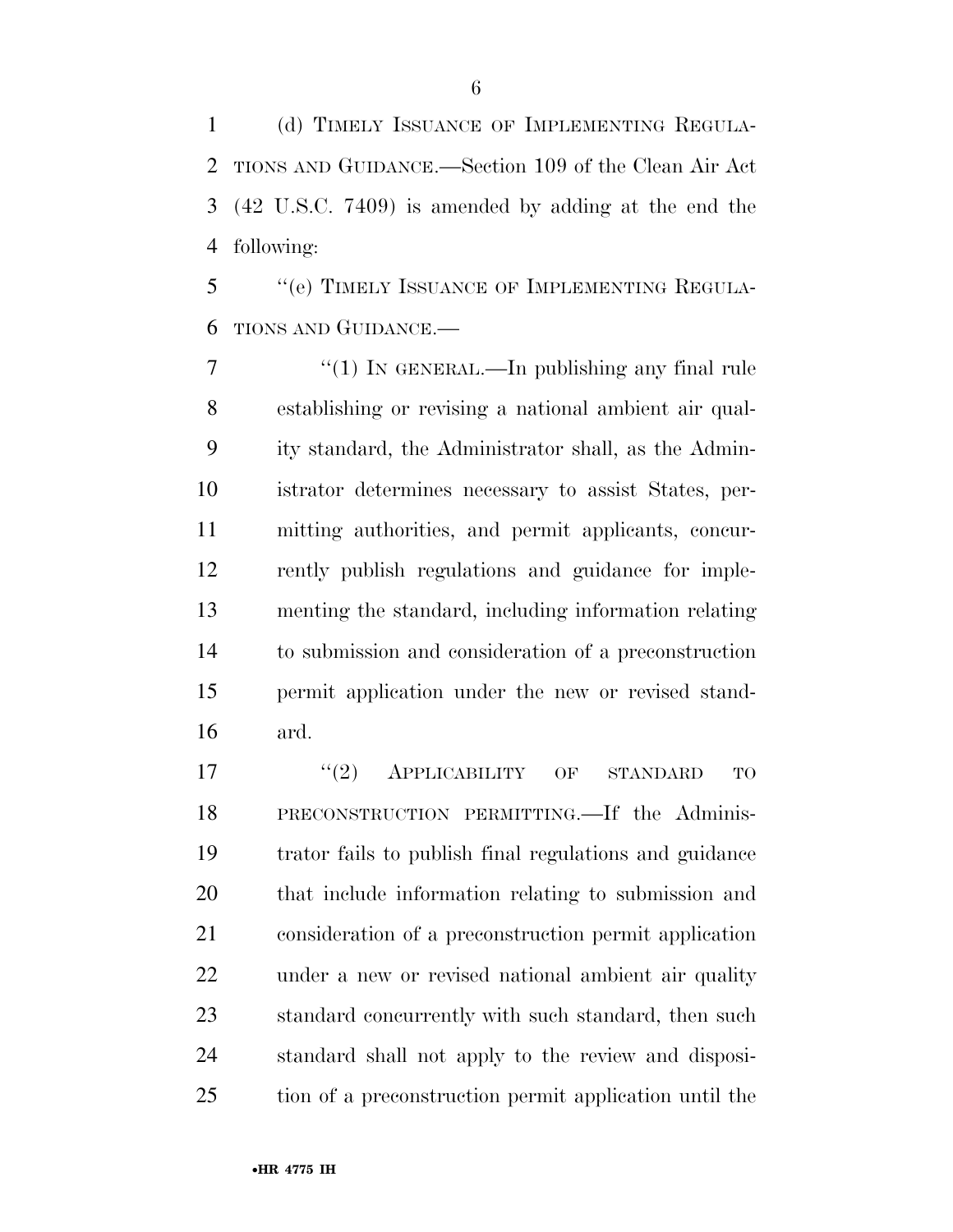Administrator has published such final regulations and guidance.

''(3) RULES OF CONSTRUCTION.—

 ''(A) Nothing in this subsection shall be construed to preclude the Administrator from issuing regulations and guidance to assist States, permitting authorities, and permit appli- cants in implementing a national ambient air quality standard subsequent to publishing regu- lations and guidance for such standard under paragraph (1).

12 ''(B) Nothing in this subsection shall be construed to eliminate the obligation of a preconstruction permit applicant to install best available control technology and lowest achiev-able emission rate technology, as applicable.

17 ''(C) Nothing in this subsection shall be construed to limit the authority of a State, local, or tribal permitting authority to impose more stringent emissions requirements pursu- ant to State, local, or tribal law than national ambient air quality standards.

23 "(4) DEFINITIONS.—In this subsection: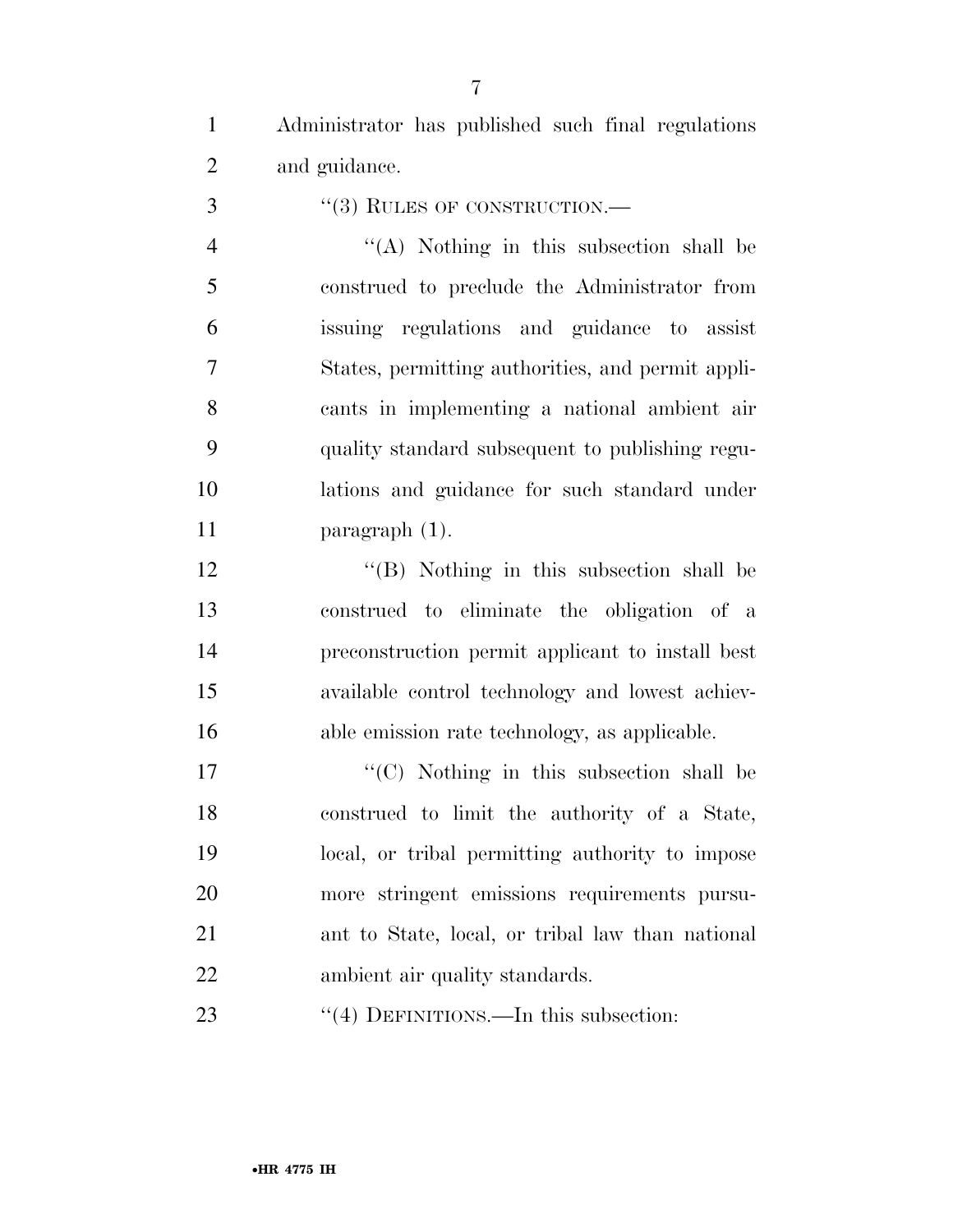| $\mathbf{1}$   | $\lq\lq$ . The term 'best available control tech-            |
|----------------|--------------------------------------------------------------|
| $\overline{2}$ | nology' has the meaning given to that term in                |
| 3              | section $169(3)$ .                                           |
| $\overline{4}$ | $\lq\lq$ . The term 'lowest achievable emission'             |
| 5              | rate' has the meaning given to that term in sec-             |
| 6              | tion $171(3)$ .                                              |
| $\overline{7}$ | "(C) The term 'preconstruction permit'—                      |
| $8\,$          | "(i) means a permit that is required                         |
| 9              | under part $C$ or $D$ for the construction or                |
| 10             | modification of a major emitting facility or                 |
| 11             | major stationary source; and                                 |
| 12             | "(ii) includes any such permit issued                        |
| 13             | by the Environmental Protection Agency                       |
| 14             | or a State, local, or tribal permitting au-                  |
| 15             | thority.".                                                   |
| 16             | (e) CONTINGENCY MEASURES FOR EXTREME OZONE                   |
| 17             | NONATTAINMENT AREAS.—Section $172(e)(9)$ of the Clean        |
|                | 18 Air Act (42 U.S.C. $7502(e)(9)$ ) is amended by adding at |
| 19             | the end the following: "Notwithstanding the preceding        |
| 20             | sentences and any other provision of this Act, such meas-    |
| 21             | ures shall not be required for any nonattainment area for    |
| 22             | ozone classified as an Extreme Area.".                       |
| 23             | (f) PLAN SUBMISSIONS AND REQUIREMENTS FOR                    |
| 24             | OZONE NONATTAINMENT AREAS.—Section 182 of the                |
| 25             | Clean Air Act $(42 \text{ U.S.C. } 7511a)$ is amended—       |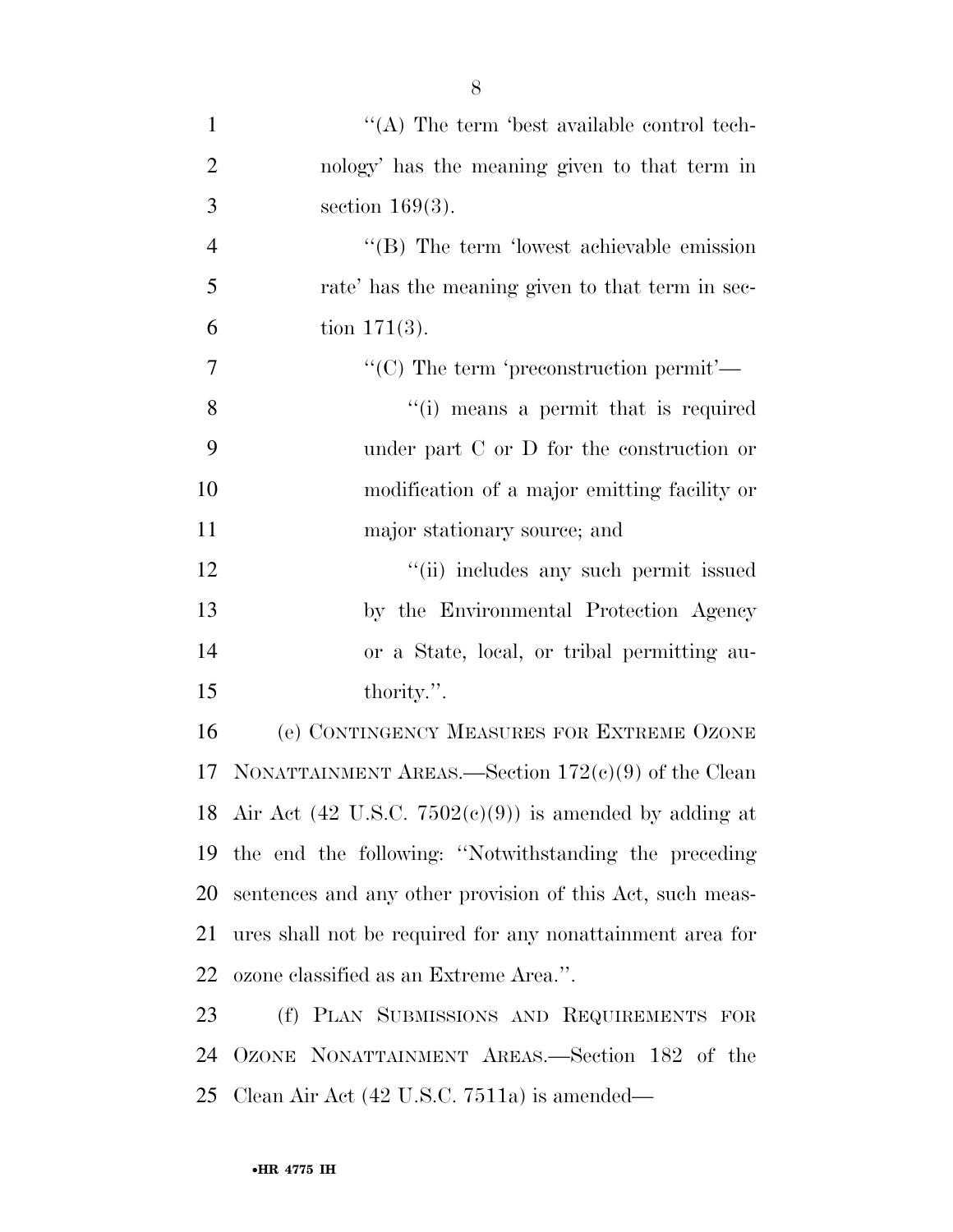| $\mathbf{1}$   | (1) in subsection (b)(1)(A)(ii)(III), by inserting                  |
|----------------|---------------------------------------------------------------------|
| $\overline{2}$ | "and economic feasibility" after "technological"                    |
| 3              | achievability";                                                     |
| $\overline{4}$ | (2) in subsection (c)(2)(B)(ii), by inserting                       |
| 5              | "and economic feasibility" after "technological                     |
| 6              | achievability"; and                                                 |
| 7              | $(3)$ in paragraph $(5)$ of subsection $(e)$ , by strik-            |
| 8              | ing ", if the State demonstrates to the satisfaction                |
| 9              | of the Administrator that—" and all that follows                    |
| 10             | through the end of the paragraph and inserting a                    |
| 11             | period.                                                             |
| 12             | (g) PLAN REVISIONS FOR MILESTONES FOR PARTIC-                       |
| 13             | MATTER NONATTAINMENT AREAS.-Section<br><b>ULATE</b>                 |
| 14             | $189(c)(1)$ of the Clean Air Act (42 U.S.C. 7513a(c)(1))            |
| 15             | is amended by inserting ", which take into account techno-          |
| 16             | logical achievability and economic feasibility," before "and        |
|                | 17 which demonstrate reasonable further progress".                  |
| 18             | (h) EXCEPTIONAL EVENTS.—Section $319(b)(1)(B)$                      |
| 19             | of the Clean Air Act $(42 \text{ U.S.C. } 7619(b)(1)(B))$ is amend- |
| 20             | $ed$ —                                                              |
| 21             | $(1)$ in clause $(i)$ —                                             |
| 22             | $(A)$ by striking "(i) stagnation of air                            |
| 23             | masses or" and inserting " $(i)(I)$ ordinarily oc-                  |
| 24             | curring stagnation of air masses or $(II)$ "; and                   |
| 25             | $(B)$ by inserting "or" after the semicolon;                        |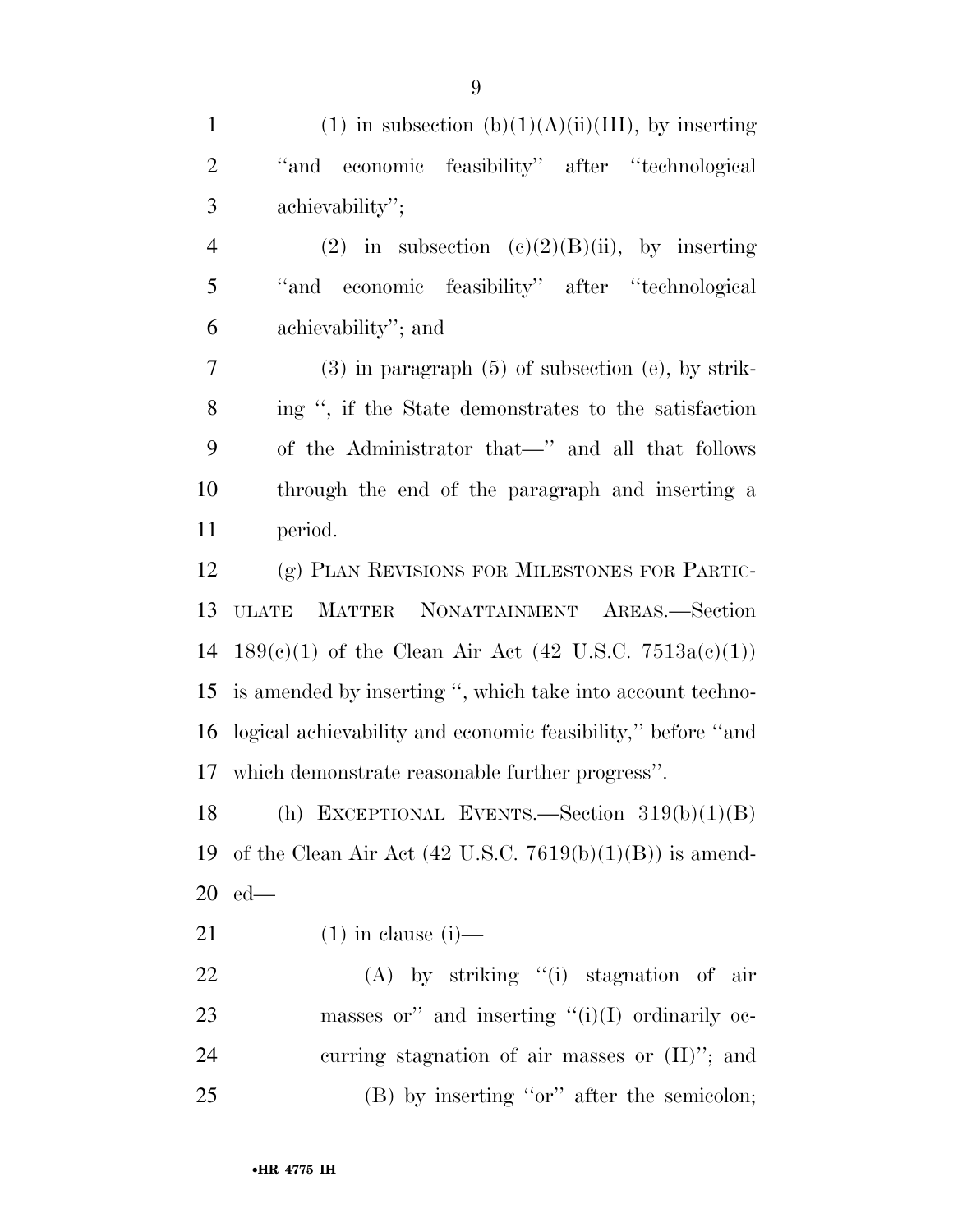| $\mathbf{1}$   | $(2)$ by striking clause (ii); and                          |
|----------------|-------------------------------------------------------------|
| $\overline{2}$ | $(3)$ by redesignating clause (iii) as clause (ii).         |
| 3              | (i) REPORT ON EMISSIONS EMANATING FROM OUT-                 |
| 4              | SIDE THE UNITED STATES.—Not later than 24 months            |
| 5              | after the date of enactment of this Act, the Administrator, |
| 6              | in consultation with States, shall submit to the Congress   |
| 7              | a report on-                                                |
| 8              | (1) the extent to which foreign sources of air              |
| 9              | pollution, including emissions from sources located         |
| 10             | outside North America, impact—                              |
| 11             | (A) designations of areas (or portions                      |
| 12             | thereof)<br>nonattainment, attainment, or<br>as             |
| 13             | unclassifiable under section $107(d)$ of the Clean          |
| 14             | Air Act (42 U.S.C. 7407(d)); and                            |
| 15             | (B) attainment and maintenance of na-                       |
| 16             | tional ambient air quality standards;                       |
| 17             | (2) the Environmental Protection Agency's pro-              |
| 18             | cedures and timelines for disposing of petitions sub-       |
| 19             | mitted pursuant to section 179B(b) of the Clean Air         |
| 20             | Act $(42 \text{ U.S.C. } 7509a(b));$                        |
| 21             | (3) the total number of petitions received by the           |
| 22             | Agency pursuant to such section $179B(b)$ , and for         |
| 23             | each such petition the date initially submitted and         |
| 24             | the date of final disposition by the Agency; and            |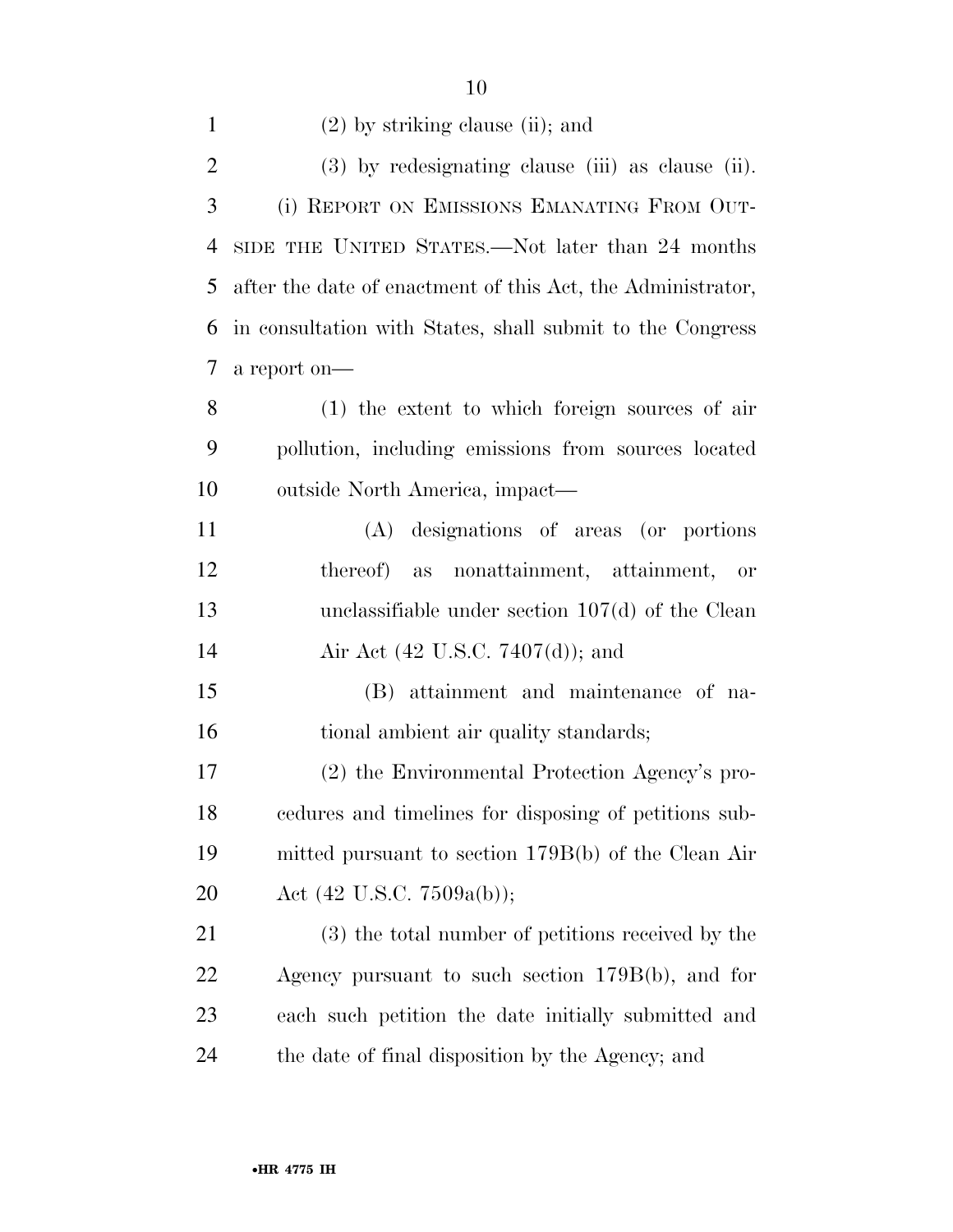| $\mathbf{1}$   | (4) whether the Administrator recommends any             |
|----------------|----------------------------------------------------------|
| $\overline{2}$ | statutory changes to facilitate the more efficient re-   |
| 3              | view and disposition of petitions submitted pursuant     |
| $\overline{4}$ | to such section $179B(b)$ .                              |
| 5              | SEC. 4. DEFINITIONS.                                     |
| 6              | In this Act:                                             |
| 7              | ADMINISTRATOR.-The term "Adminis-<br>(1)                 |
| 8              | trator" means the Administrator of the Environ-          |
| 9              | mental Protection Agency.                                |
| 10             | (2)<br>BEST AVAILABLE<br>$\mbox{CONTROL}$<br>TECH-       |
| 11             | NOLOGY.—The term "best available control tech-           |
| 12             | nology" has the meaning given to that term in sec-       |
| 13             | tion $169(3)$ of the Clean Air Act $(42 \text{ U.S.C.})$ |
| 14             | $7479(3)$ .                                              |
| 15             | (3) LOWEST ACHIEVABLE EMISSION RATE.                     |
| 16             | The term "lowest achievable emission rate" has the       |
| 17             | meaning given to that term in section $171(3)$ of the    |
| 18             | Clean Air Act (42 U.S.C. 7501(3)).                       |
| 19             | (4) NATIONAL AMBIENT AIR QUALITY STAND-                  |
| 20             | ARD.—The term "national ambient air quality              |
| 21             | standard" means a national ambient air quality           |
| 22             | standard promulgated under section 109 of the            |
| 23             | Clean Air Act (42 U.S.C. 7409).                          |
| 24             | (5) PRECONSTRUCTION PERMIT.—The term                     |
| 25             | "preconstruction permit"—                                |

•**HR 4775 IH**